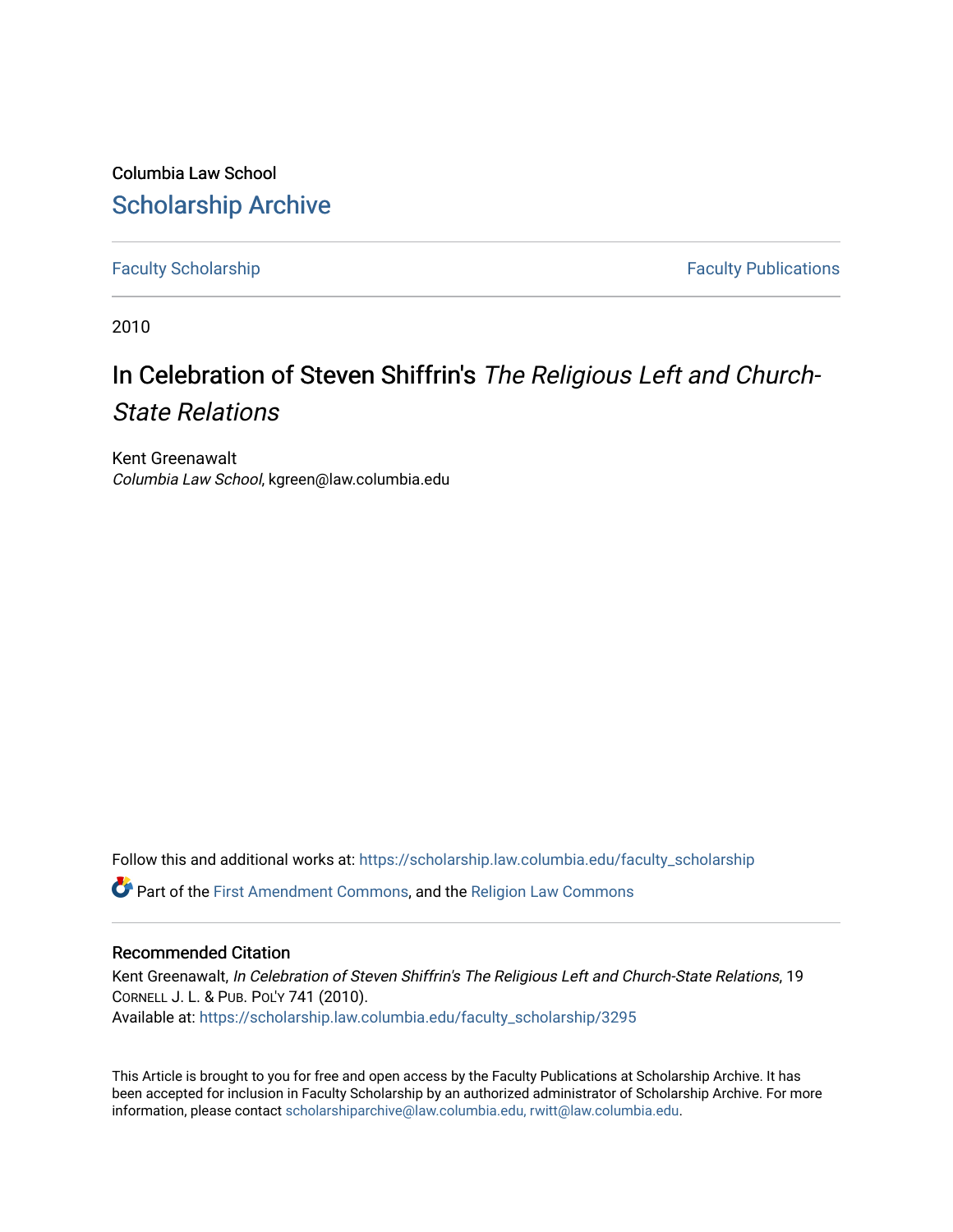## **ESSAY**

## IN CELEBRATION OF STEVEN SHIFFRIN'S *THE RELIGIOUS LEFT AND CHURCH-STATE RELATIONS*

#### *Kent Greenawalt\**

Steven Shiffrin's *The Religious Left and Church-State Relations* is a truly remarkable book in many respects. I shall briefly note a few of its striking features, including some illustrative passages, and outline a number of its central themes, before tackling what for me is its most challenging and perplexing set of theses—the relations between constitutional and political discourse, and between religious liberals, on the one hand, and religious conservatives and secular liberals on the other.

We might well think of this as two books in one: a book about the constitutional law of free exercise and non-establishment, and a book about theories of public reason and religious discourse in our political life. Shiffrin manages to squeeze all this into 136 pages of readable, eloquent, illuminating text, relegating his underlying deep, comprehensive, and penetrating scholarship in a wide range of disciplines to 99 pages of footnotes. Given the smaller type of the footnotes and the absence of page breaks in that part of the book, I was somewhat tempted to see if the footnotes actually exceeded the text, but resisted.

Here is how Shiffrin deals with an originalist theory of constitutional interpretation as it applies to the Religion Clauses:

> In assessing the appropriate relationship between religion and the state, it is vital to draw upon an eclectic mix of resources. No single source of interpretation should be regarded as dispositive. Although original intent is entitled to interpretive weight in some circumstances, it should not be primary for many reasons. Among other things, it is not clear that the original intent of the Framers was for us to follow their intent. Even if it were, the Framers themselves did not agree upon the appropriate

<sup>\*</sup> University Professor, Columbia University, teaching at Columbia Law School. These comments were presented at the book celebrations in honor of Steve Shiffrin held at Cornell Law School in November of 2009.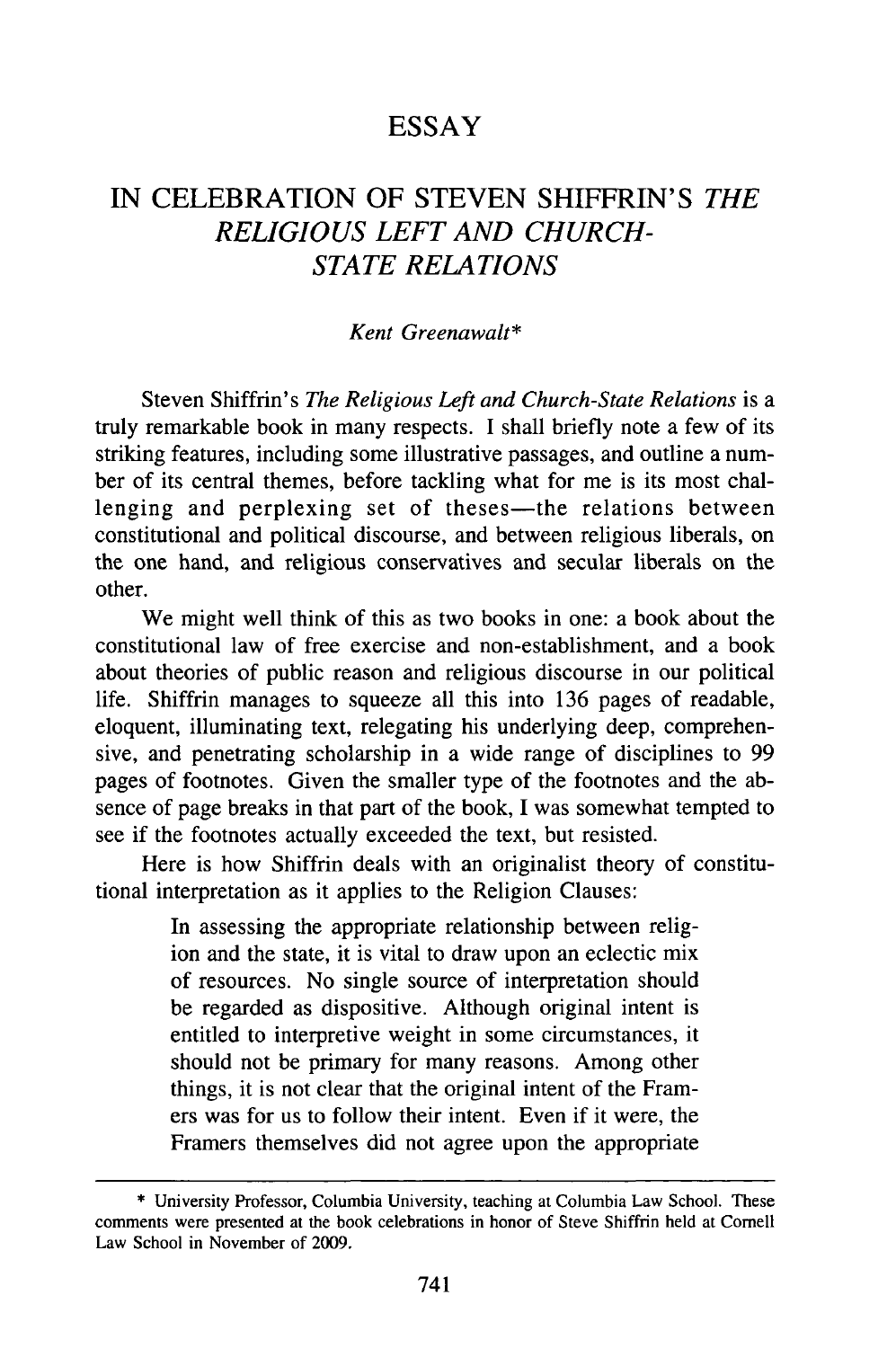relationship between religion and government. And furthermore, even if they had agreed, it is not clear that a legal theory requiring us to be bound in the twenty-first century by the will of a group of eighteenth-century white male agrarian slaveholders would have a lot to recommend it. Moreover, our whole history of constitutional interpretation testifies that precedent is a more important source of interpretation than original intent.<sup>1</sup>

These sentences capture succinctly what others might take articles or books to assert.

In the last third of his book, Shiffrin focuses extensively on a theory of public reasons, a theory associated especially with John Rawls, that, at least with respect to fundamental issues, political doctrines, and discourse in a liberal democracy should be based on shared reasons-reasons that do not depend on religious perspectives or other "comprehensive views."<sup>2</sup>

Before undertaking a more detailed analysis, Shiffrin writes that, in his view, "the doctrine of public reason with its precious conception of respect, its inflated worries of instability, and its narrow emphasis on a particular aspect of legitimacy is a theory at war with the needs of progressive politics."<sup>3</sup> He goes on to say, "Public reason disease can be fatal in American politics."<sup>4</sup> Addressing the perception of many liberals that religious involvement in politics is almost inevitably conservative, despite religious involvement in the antislavery and civil rights movements and many efforts to achieve economic justice, he responds that the notion that overall, religion has been "politically counterproductive in American life is not at all obvious. Indeed it seems to lack historical perspective and constructive imagination for the future."<sup>5</sup>

Writing on controversial subjects tends to be strong on conclusions but weak on balanced appraisal, or fair-minded and indecisive. Shiffrin is exceptionally careful to recognize and accurately summarize alternative, competing positions, while still managing to express his opinions strongly. Early on he tells us he lacks "a pipeline to the Holy Spirit" and may be wrong about his theology and politics, but that, fallible as his beliefs may be, he "maintain[s] them with conviction."<sup>6</sup>

Throughout the book, Shiffrin advances powerful arguments that nonestablishment is beneficial to religious vitality. Many writers of like

**I STEVEN** H. SHIFFRIN, **THE** RELIGIOUS **LEFr AND CHURCH-STATE** RELATIONS 12 (2009).

<sup>2</sup> *Id.* at 101.

**<sup>3</sup>** *Id.* at **116.**

<sup>4</sup> *Id.* at 126.

**<sup>5</sup>** *Id.* at 132.

**<sup>6</sup>** *Id.* at **6.**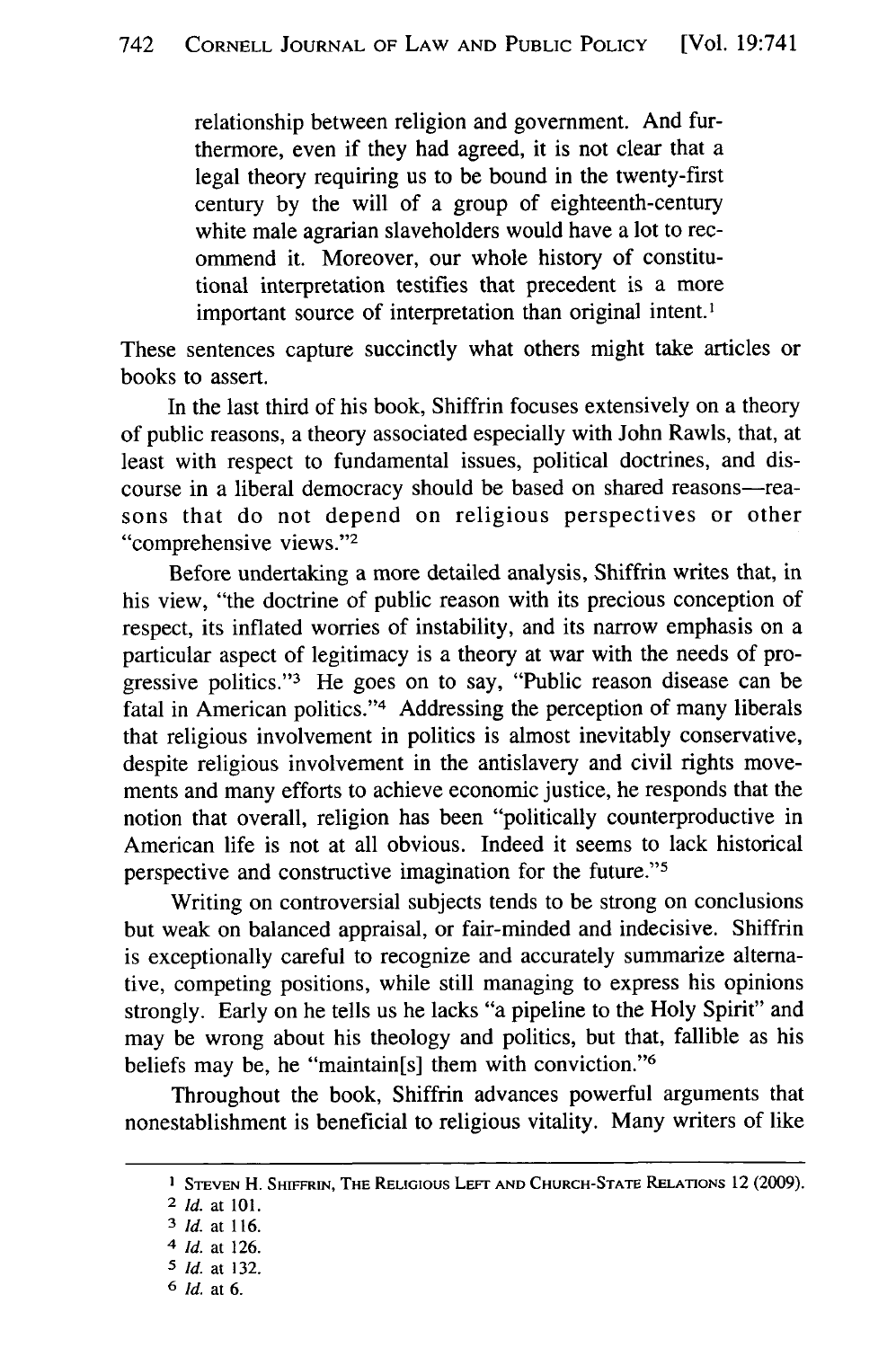mind would simply point to the health of religion in the United States and its decline in European countries with histories of established churches as nearly conclusive proof, but Shiffrin explores a range of possible historical explanations and stresses the difficulty of pinpointing the precise effect of various relations of church and state at successive stages of history.

Shiffrin approaches his subject with a rich understanding of different religious and political possibilities. His own religious convictions have evolved from fairly traditional Roman Catholic through Protestant; agnostic, with frequent attendance at Jewish services; secular humanist, with participation in a Unitarian Church; to a kind of return to Roman Catholicism as a radical Catholic or Catholic of conscience.<sup>7</sup> I can testify to his comprehensive sense of positions within Catholicism. At a conference last spring when he quickly detailed six different Catholic views about claims of conscience and asked me which I thought most sound, I responded that his grasp of the subject was so much greater than mine I would leave the answer to him.

Consistent with his approach to other First Amendment issues, Shiffrin opposes system builders who would choose one overarching value as the key to interpretation and seek to have all cases decided according to their chosen value.<sup>8</sup> Instead, judges should engage in a kind of pragmatic assessment in terms of multiple values, an assessment that often does not yield a conclusive demonstration of its correctness.<sup>9</sup> For Shiffrin, equality is one of the values behind both free exercise and nonestablishment, but it is not the overarching value sustaining either provision. Individual liberty and autonomy are also important for both Clauses, as is the promotion of political community. 10 The protection of free exercise also involves not forcing individuals to choose between conscience and legal demand, preserving respect for law and minimizing the violence of religious conflict, protecting associational values, and protecting the personal and social importance of religion.<sup>11</sup> The Establishment Clause helps to avoid religious divisions in politics, protects the state's autonomy to protect the public interest, protects churches from the corrupting influence of the state, and promotes religion in the private sphere. <sup>12</sup>

These last two features turn out to be critical for Shiffrin, allowing him to argue persuasively that separation of church and state actually

- **<sup>11</sup>***See id.*
- **12** *See id.*

*<sup>7</sup> See id.* at ix.

**<sup>8</sup>***See id.* at x.

**<sup>9</sup>** *See id.* at 3, 29.

**<sup>10</sup>** *See id.* at 12.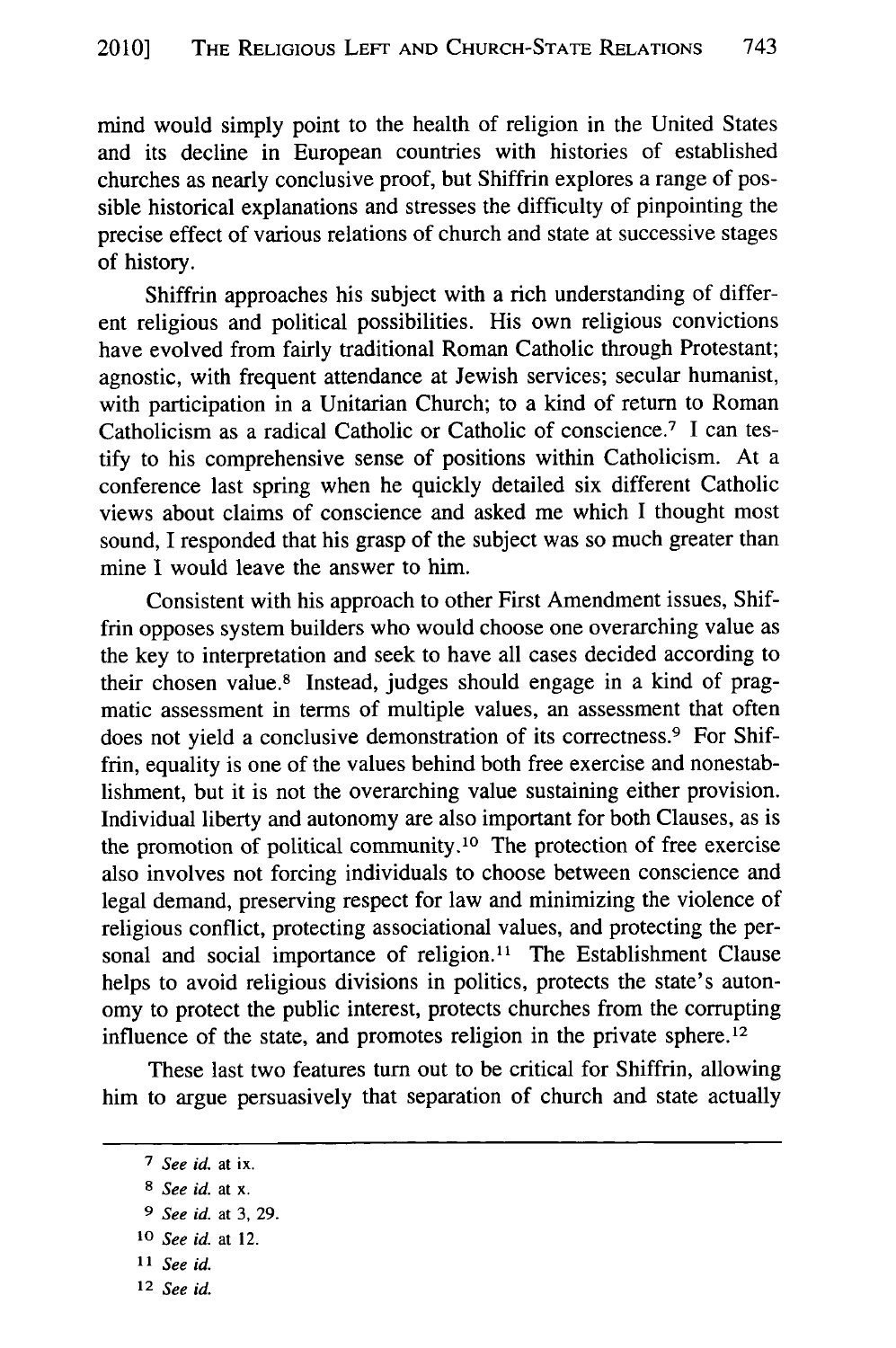protects religion, as Roger Williams claimed long ago, and that it is by not promoting religion officially that the state best promotes religion. <sup>13</sup>

In resisting any explanations of the Religion Clauses in which equality is the key to decisions, Shiffrin contends that both Clauses do contemplate special treatment of religion, that religion may get exemptions allowed or required by free exercise that need not be available to other forms of belief and practice, and that under the Establishment Clause the state may not teach religious truth, even though it may assert positions on politics, social ethics, and personal lifestyles as sound or true. 14 Although believing that "given the pluralistic character of our people" we would have a better Constitution without "what amounts to a monotheistic established religion,"<sup>15</sup> Shiffrin nonetheless concludes that what I would call "mild" endorsements, such as the use of "under God" in the Pledge of Allegiance and "In God We Trust" on coins, are constitutionally permissible.<sup>16</sup> Strongly rejecting any notion that these practices are really secular and not religious, he concludes that they accord with the original understanding and, more importantly, with the historical tradition of our people up to the present.

Shiffrin's acute sense of nuance is strongly reflected in two comments about "under God." Although accepting its presence in the Pledge of Allegiance, he urges that its use in public school classrooms creates a coercive atmosphere and should be declared unconstitutional. **17** He also explicitly rejects the idea that the Supreme Court should declare the use of "In God We Trust" on coinage unconstitutional because invalidation would produce a quick constitutional amendment to overturn the decision and would undercut religious liberty overall. 18 Shiffrin rightly notes both the difficulties of predicting untoward consequences and the dangers of the Court's being understood to decide on this basis; but I was left wondering whether he believes a court is *ever* justified in reaching decisions on this basis and being less than candid about what it is really doing.

Among Shiffrin's most interesting treatments of specific issues is his discussion of school vouchers. Surveying the value of public schools in helping to build a cohesive political community out of an incredibly diverse population, he draws the thoughtful, unfashionable conclusion that a state should even be constitutionally allowed to mandate that high schoolers attend public schools.<sup>19</sup> He recognizes that this option would

**<sup>13</sup>** *See id.* at **36.**

<sup>14</sup> *See id.* at **91-93.**

**<sup>15</sup>** *Id.* at 47.

**<sup>16</sup>** *See id.*

**<sup>17</sup>** *See id.* at 48.

**<sup>18</sup>** *Id.*

**<sup>19</sup>** *See id.* at **63-81.**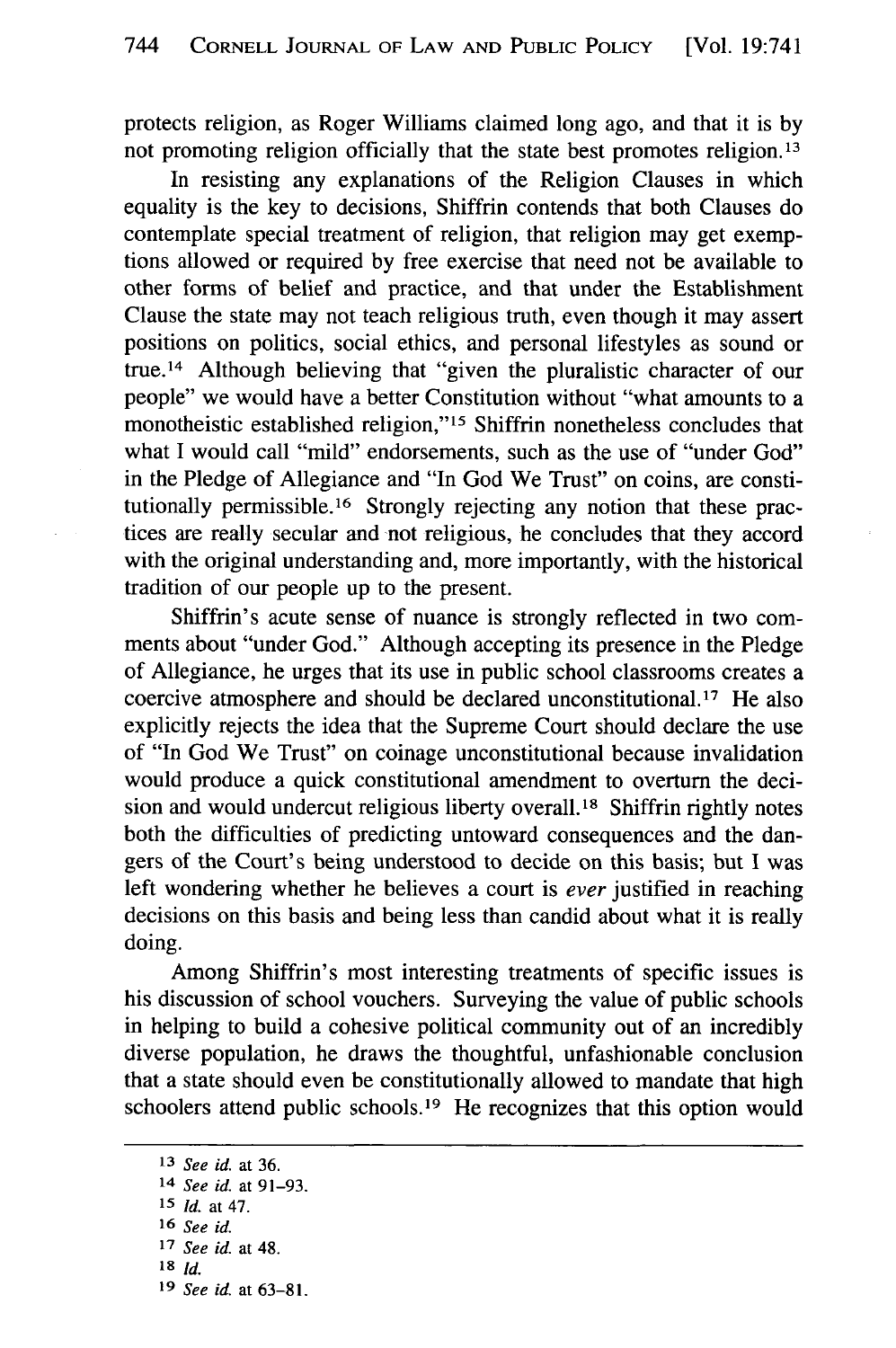be a nonstarter politically, even if his recommendation had a remote chance of becoming constitutional law; but he builds on the value of public education to question the Supreme Court's broad acceptance of vouchers for religious schools.<sup>20</sup> Voucher programs are deeply worrisome not only because of the threat to a common sense of community, but also because of the risk to the religions that are running schools. The religions' integrity to declare their beliefs and to practice as they think best will be undermined as they accept state money with conditions attached. 21 Yet Shiffrin does not think vouchers should *always* be treated as unconstitutional. Under his multiple values approach, public school conditions may sometimes be so bad that vouchers should be deemed acceptable. <sup>22</sup>

Shiffrin is clear that he is doing a normative constitutional analysis, and that the Supreme Court is unlikely to overturn its broad acceptance of vouchers in 2002 in *Zelman v. Simmons-Harris* in the near future.<sup>23</sup> Focusing on federal constitutional law, he sees the near-term practical import of his analysis as touching the political process; but I think it also has obvious relevance for how courts should treat the "Blaine amendments" that many state constitutions contain.<sup>24</sup> The language of these amendments is typically strict about not allowing public money to be used for sectarian education. Shiffrin's claims could well figure in how state courts should interpret the language of these provisions and could provide one powerful basis for federal and state courts to reject arguments that the typical application of these provisions violates the federal Free Exercise Clause. <sup>25</sup>

In the first parts of the book, Shiffrin sticks to what he takes to be the traditional and correct approach to judicial interpretation and, implicitly, to scholarship about what paths judicial interpretation should follow. That is, he makes claims that do not depend on religious premises, although some of these claims do reflect insights that those with serious religious convictions are particularly likely to perceive.

In the intriguing final section of his book, Shiffrin shifts to the politics of liberal democracies and the place of public reason. In brief, he argues that assertions that citizens of liberal democracies should rely ex-

**25** *See, e.g.,* Locke v. Davey, 540 U.S. 712 (2004) (upholding a narrow form of exclusion for training for the ministry). For my views on this issue, see **KENT** GREENAWALT, RELIGION **AND THE** CoNsrrrtrnloN, VOL. 2, **ESTABLISHMENT AND** FAImNEss 424-32 (2008).

<sup>20</sup> *See id.* at 82-94.

*<sup>21</sup> See id.* at **90-91.**

<sup>22</sup> *See id.* at 91.

**<sup>23</sup>** *See* 536 U.S. 639 (2002).

<sup>24</sup> *See generally* Mark Edward DeForrest, *An Overview and Evaluation of State Blaine Amendments: Origins, Scope, and First Amendment Concerns,* 26 HARv. J.L. **& PUB.** POL'Y (2003).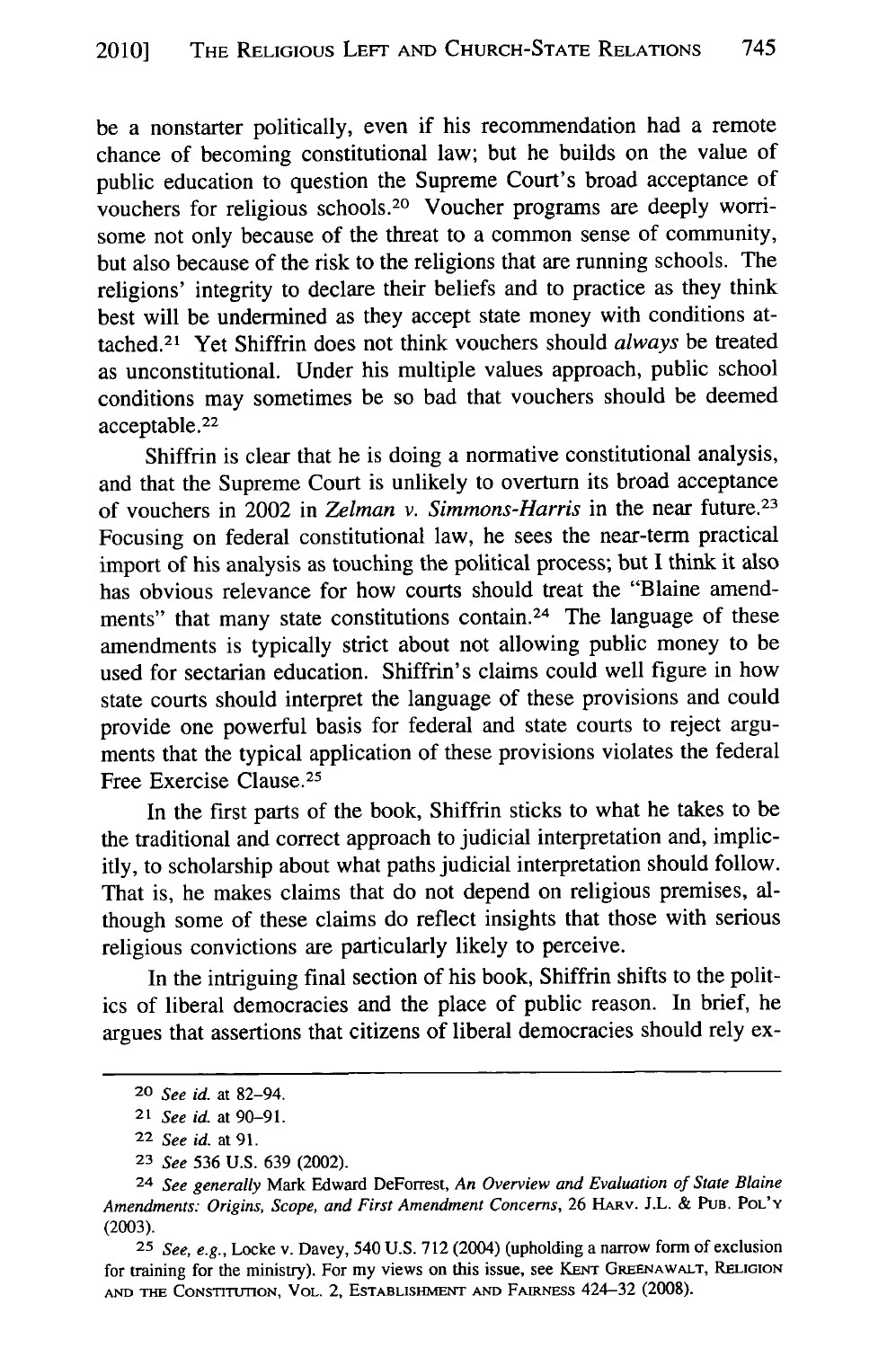clusively on public reasons for their political positions are ill-conceived.26 Claims based substantially on religious perspectives and other comprehensive views are entirely appropriate.<sup>27</sup> This means, among other things, that because much of the protection of free exercise and of the boundaries of interactions between state and religion will be left to the political process, those issues are properly addressed from explicitly religious points of view.

According to Shiffrin, the religious Left, consisting of persons whose religious persuasions are connected to liberal political positions, is roughly comparable in size to the religious Right, comprised of those whose religion yields conservative political positions.<sup>28</sup> He stresses the need for the religious Left to make clear how its sense of religion bears on public issues and urges that secular liberals should, in some sense, recognize the advantages of religious liberalism.

What I wish to explore is just what such recognition might, ideally, involve, but I want first to mention two uncertainties I have about Shiffrin's position on public reason. Recognizing that complying with the constraints of public reason is significantly a matter of reciprocity-I won't rely on my religious or comprehensive view if you don't rely on yours-he rightly concludes that such an aspiration is unrealistic as long as religious conservatives find no appeal in theories of public reason and are determined to rely on their religious perspectives. 29 I think, but am not sure, that he also believes it would be unhealthy for people to restrict themselves to public reasons even if they might be persuaded to do so.<sup>3</sup>

My second uncertainty is just how far Shiffrin, who is clear that the government itself should not rely on religious premises, thinks that political figures should refrain from explaining their actions in terms of religious convictions.<sup>31</sup> Senator Edward Kennedy, who was apparently moved significantly by his Christian outlook, would provide an apt example.

Shiffrin carefully divides secular liberals into various categories, recognizing distinctions among those who are hostile to religion, those who are indifferent, those who take a cooperative attitude, and those who have mixed views.<sup>32</sup> In the cooperative category, he places not only

**<sup>26</sup>** *See SHIEFRIN, supra* note 1, at 111-19.

**<sup>27</sup>** *See id.*

<sup>28</sup> Shiffrin is clear that he is not classifying in terms of theological positions themselves. He recognizes that a traditional theology might lead to a liberal politics. *See id.* at 1.

**<sup>29</sup>** *See id.* at 113-14.

**<sup>30</sup>** *See id.* at 117-18 (rejecting the idea that religion is typically a "conversation stopper").

**<sup>31</sup>** *See id.* at 115; *see also* Steven Shiffrin, *Religion and Democracy,* 74 NoTRE DAMF L. REv. 1631, 1633 n.5 (1999) (mentioning a "strong and specific disagreement" with my view that officials should stick to public reasons in their public expressions).

<sup>32</sup> *See SHIFFRIN, supra* note 1, at 100-01.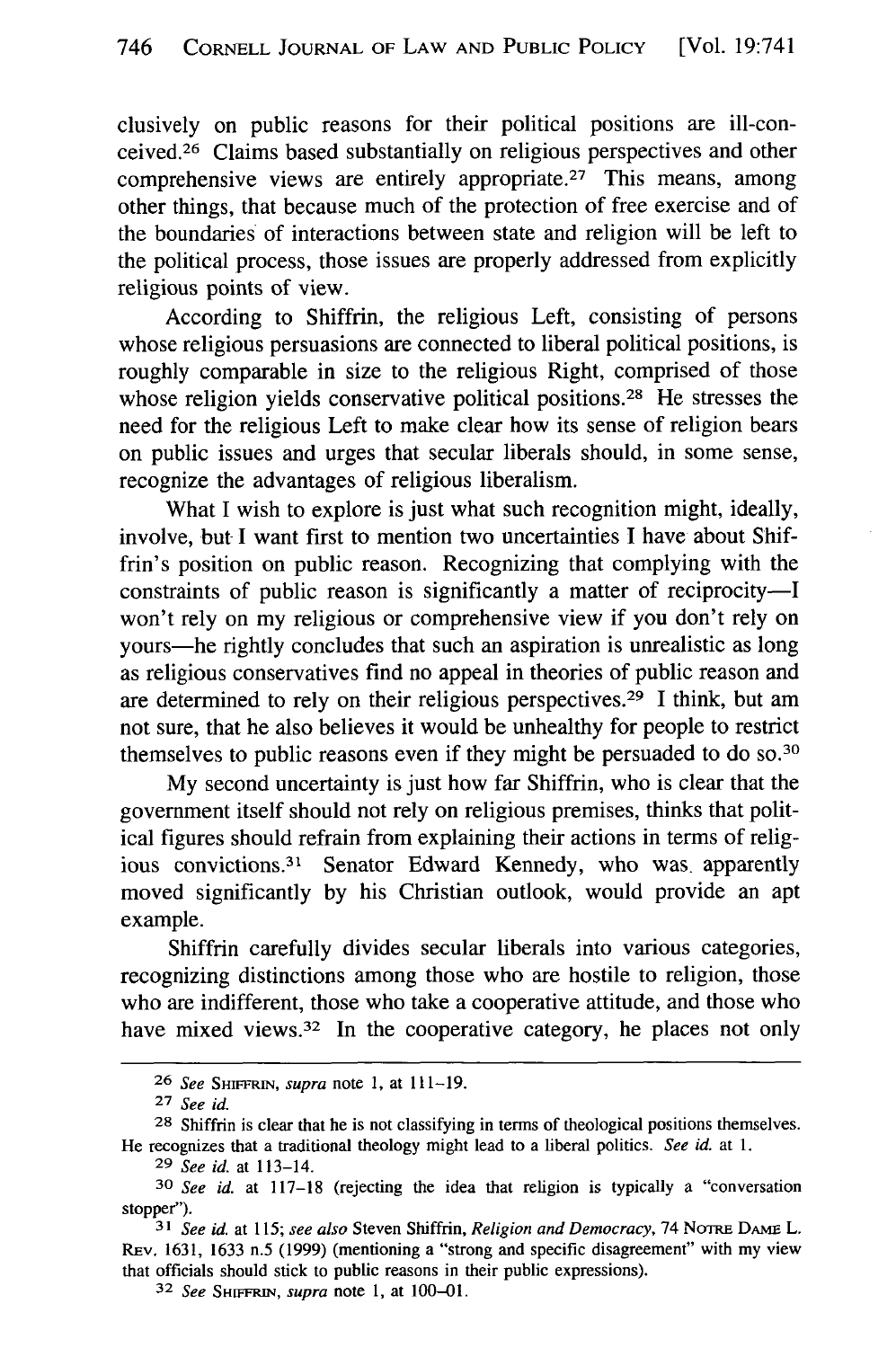John Rawls but also Leslie Griffin, a Roman Catholic who agrees in the main with Rawls's public reasons approach.<sup>33</sup> One might add here President Obama, who has voiced views closely similar to those of Rawls in certain aspects. 34 I will simplify the inquiry that follows by considering two groups: secular liberals who think religion is foolish superstition that, at least in modem times, has a negative effect on human life, and secular liberals who themselves maintain religious convictions, or at least believe such convictions may be soundly based and valuable.<sup>35</sup>

The implications of what Shiffrin says for the second group, secular liberals who themselves maintain religious conviction, seem fairly straightforward. Once persuaded that the claims of public reason are illconceived, either as a theory for our political life in the foreseeable future or as a theory for any political life, they would acknowledge the appropriate place of religious premises in political debate. These secular liberals would cease objecting to the premises of others on the ground that the premises are religious; they would feel free to employ their own religious premises; and they would welcome public contestations by religious liberals of narrow-minded religious premises that produce conservative political positions. Once convinced, these secular liberals would recognize religious liberalism as sounder than a public reasons approach. They might then think religious premises actually provide the best grounding for many liberal political positions. These secular liberals would comfortably welcome cooperation with religious liberals even if they thought nonreligious reasons better supported other liberal positions in politics, and they would easily recognize the advantage religious liberals would have when it comes to debates with religious conservatives over the effects of various state involvements with religion.

What would be a reasonable response from those liberals who think religion is foolish superstition that detracts from human life is more complicated? They might be persuaded that a theory that political life should be circumscribed by public reasons is unrealistic, but they would continue to think that all religious premises are badly misguided. They might be persuaded that the religious Left has positions on church-state relations that are "more politically attractive" than their own, but they would be unlikely to concede that they are "superior."<sup>36</sup>

**<sup>33</sup>***See id.* at 101, 214 n.28.

<sup>&</sup>lt;sup>34</sup> See Paul Horwitz, Weekend Reading I-Religion and American Politics: Three Views of the Cathedral, http://prawfsblawg.blogs.com/prawfsblawg/paul-horwitz/page/4/ (Oct. 3, 2008, 15:30 EST).

**<sup>35</sup> Of** course, there are many intermediate and mixed portions, but these categories are adequate for the preliminary analysis that follows.

**<sup>36</sup>** SmFFRIN, *supra* note 1, at 2.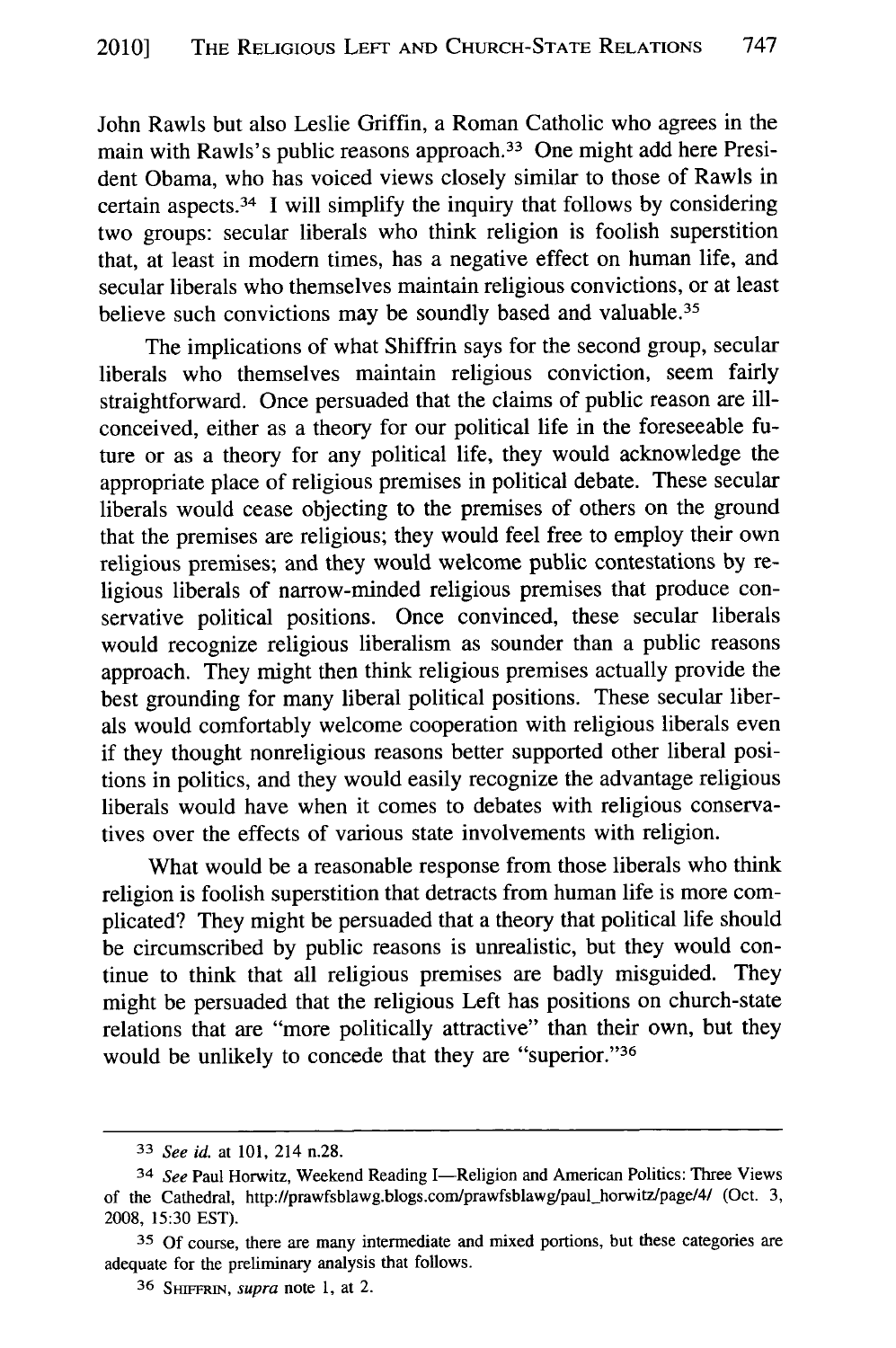Shiffrin at one point suggests that all fundamental premises about existence are really matters of choice,  $37$  but I don't think we could expect even enlightened religious skeptics to accept the view that reason fails to support their outlook.

To put in context my following effort to briefly cover incredibly complex questions within a modest paragraph, I agree with Shiffrin that rational thought, scientific or nonscientific, cannot settle fundamental questions of human existence, and I myself maintain, with some uncertainty, fundamental Christian assumptions as I understand them. But when it comes to specific items of doctrine, such as whether Mary conceived Jesus without sexual intercourse, I think reason plays a significant role-although an omnipotent God could have achieved a virgin birth, I don't understand why God would have chosen that course, which seems in some tension with the basic idea of Jesus being fully human. As for the yet more fundamental question of whether an omnipotent, loving God exists, the extreme suffering of some creatures who seem totally innocent of any wrongdoing is a genuine obstacle. In sum, I think our religious convictions are based on some mix of upbringing, what reason tells us, intuitions that we are incapable of reducing to reason, and psychological propensities—factors that themselves are interrelated in ways that exceed full description. As to our "choice" of convictions, many persons who deeply want to believe in a loving God and life after death find themselves incapable of doing so.

Although many secular liberals might be persuaded that reason does not *conclusively* establish that typical religious views are completely false, they are not likely to concede that their views enjoy no more support in reason than those of the devoutly religious. This creates a limit to what religious liberals can expect, and hope for, in the way of persuading secular liberals.

Shiffrin suggests that those secular liberals might well refrain from expressing their highly negative views about religion in the public sphere because those expressions undercut the cause of political liberalism by influencing people to think it is antireligious. 38 A secular liberal largely persuaded by Shiffrin's analysis might put the problem he or she faces like this: "I want to express my view of religion so people will, over time, become less religious. I now see that this aim of needed public education is in conflict with the near-term aim of protecting political liberalism. If I keep quiet, this may be helpful to political liberals with less controversial views, but the cost will be acquiescence in people continuing to delude themselves with religious superstition. Moreover, insofar as proper constitutional interpretation depends partly on cultural tradi-

**<sup>37</sup>** *See id.* at **130-31.**

**<sup>38</sup>** *See id.* at 7.